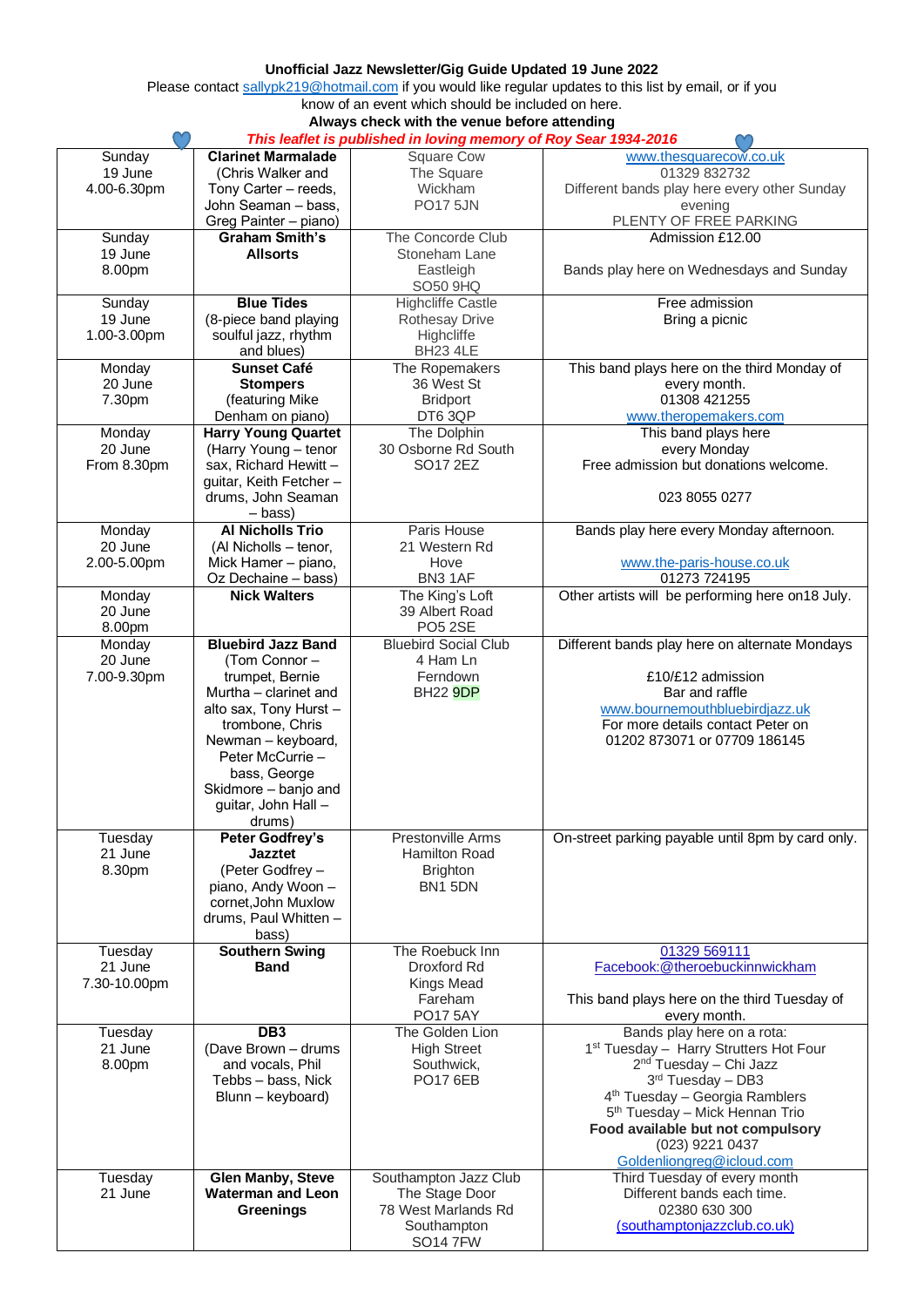| Wednesday<br>22 June                | <b>Excelsior Vintage</b><br><b>Jazz Band</b><br>(featuring Cuff Billett<br>on trumpet)                                                                                                                                    | Gosport Jazz Club<br>Dolphin Crescent<br>Gosport<br><b>PO12 2HE</b>                          | Different bands play here every other Wednesday<br>023 9242 9302<br>GJCreserve@gmail.com<br>www.gosportjazz.org.uk                                                                                |
|-------------------------------------|---------------------------------------------------------------------------------------------------------------------------------------------------------------------------------------------------------------------------|----------------------------------------------------------------------------------------------|---------------------------------------------------------------------------------------------------------------------------------------------------------------------------------------------------|
| Wednesday<br>22 June<br>7.30pm      | <b>Ray Shea Trio</b>                                                                                                                                                                                                      | The Lord Bute<br>181-185 Lymington Rd<br>Highcliffe<br>Christchurch<br><b>BH23 4JS</b>       | Dinner must be booked with this event $-3$ course<br>jazz dinner £31.95.<br>Bands play here every Wednesday.<br>01425 278884<br>mail@lordbute.com                                                 |
| Thursday<br>23 June<br>7.00pm       | <b>Blue Tides</b><br>(8-piece band<br>featuring vocalist<br>Anna Parsons)                                                                                                                                                 | <b>Ringwood Meeting House</b><br>22 Meeting House Lane<br>Ringwood<br><b>BH24 1EY</b>        | This band offers soulful jazz, R&B, rock and<br>reggae<br>Bands play here on the second and fourth<br>Thursday of every month,<br>01425 480656<br>Admission £8.00.<br>FREE PARKING OPPOSITE VENUE |
| Thursday<br>23 June<br>8.00-10.30pm | <b>Southsea Groove</b><br><b>Collective Band</b><br>(Matt Wilson - guitar,<br>Moses Milner - bass,<br>Russ Tarley - drums,<br>Tom Belbin - sax)                                                                           | <b>Prohibition Cocktail Club</b><br>1 Granada Rd<br>Southsea<br>Portsmouth<br>PO4 0RD        | This band offers latin, standards and funk. Bands<br>play here every Thursday.<br>enquiries@themoonshinegroup.co.uk<br>07412 372337<br>Admission £10.00 - you need to book in advance             |
| Thursday<br>23 June<br>6.00pm       | <b>Claire Manners</b>                                                                                                                                                                                                     | Miramar Hotel<br>East Overclliff Drive<br>Bournemouth<br>BH1 3AL                             | Other bands play here every Thursday evening<br>01202 556581<br>https://miramar-bournemouth.com                                                                                                   |
| Friday<br>24 June<br>1.15-2.00pm    | Rick's 4<br>(Rick Jones - piano,<br>Sy Gorelick - drums,<br>Phil Clarke - sax,<br>Steve Reynolds-<br>bass)                                                                                                                | St Peter's Church<br><b>Hinton Rd</b><br><b>Bournemouth</b><br>BH1 2EE                       | This band will be playing "jazz standards with a<br>hint of yellow"<br>Free admission but donations welcome                                                                                       |
| Friday<br>24 June<br>8.00pm-11.00pm | <b>Paul Francis Duo</b><br>(Paul Francis - piano,<br>Pete Maxfield - bass)                                                                                                                                                | The Moldy Fig<br>The Concorde Club<br>Stoneham Lane<br>Eastleigh<br>SO50 9HQ                 | This band will play here every Friday evening<br>until 22 July.<br>Dinner MUST be booked for this event.<br>023 8061 3989<br>www.theconcordeclub.com                                              |
| Friday<br>24 June<br>5.30-8.30pm    | <b>Atlantic Jazz</b><br>(Nick Blunn - piano,<br>Wendy Austen -<br>vocals plus guests)                                                                                                                                     | Alver Bank Hotel<br>Gosport<br><b>PO12 2QT</b>                                               | This band will be playing here every Friday.<br>02392 510005                                                                                                                                      |
| Friday<br>24 June<br>8.00pm         | <b>New Forest Big</b><br><b>Band</b>                                                                                                                                                                                      | Milford Jazz Club<br>Milford on Sea Community<br>Centre<br>Sea Road<br>Kymington<br>SO41 0PH | 01590 644861                                                                                                                                                                                      |
| Friday<br>24 June<br>From 7.45pm    | <b>CJC All Stars</b><br>(Judith O'Higgins -<br>tenor, Allison Neale -<br>alto sax/flute, Eriko<br>Ishihara - piano,<br>Marianne Windham -<br>bass, Hannah Horton<br>- baritone sax,<br>Migdalia van der<br>Hoven - drums) | Chichester Jazz Club<br><b>Pallant Suite</b><br>7 S Pallant<br>Chichester<br>PO19 1SY        | 07484 312713<br>www.chichesterjazzclub.co.uk<br>Different bands perform here monthly on Fridays.<br>£15.00 admission                                                                              |
| Saturday<br>25 June<br>3.30-5.30pm  | <b>Swing Jazz Quintet</b><br>(John Conway -<br>saxes, Graham<br>Bennett-<br>keys/vocals, , John<br>Belben - guitar, Steve<br>Reynolds-<br>bass/vocals, Sy<br>Gorelick - drums)                                            | Crown Inn<br>Old Christchurch Road<br>Everton<br>Lymington<br>SO41 0JJ                       | Free admission<br>This band plays swing and standards<br>Lovely food served here.                                                                                                                 |
| Saturday<br>25 June<br>10.00am      | <b>Anita Somner and</b><br><b>Stephen Godsall</b><br>(Anita Somner - flute,<br>Stephen Godsall -<br>guitar)                                                                                                               | St Mary's Church<br>Fordingbridge<br>SP6 1AB                                                 | This will be part of the Fordingbridge Music<br>Festival and will be a recital of flute and classical<br>guitar.                                                                                  |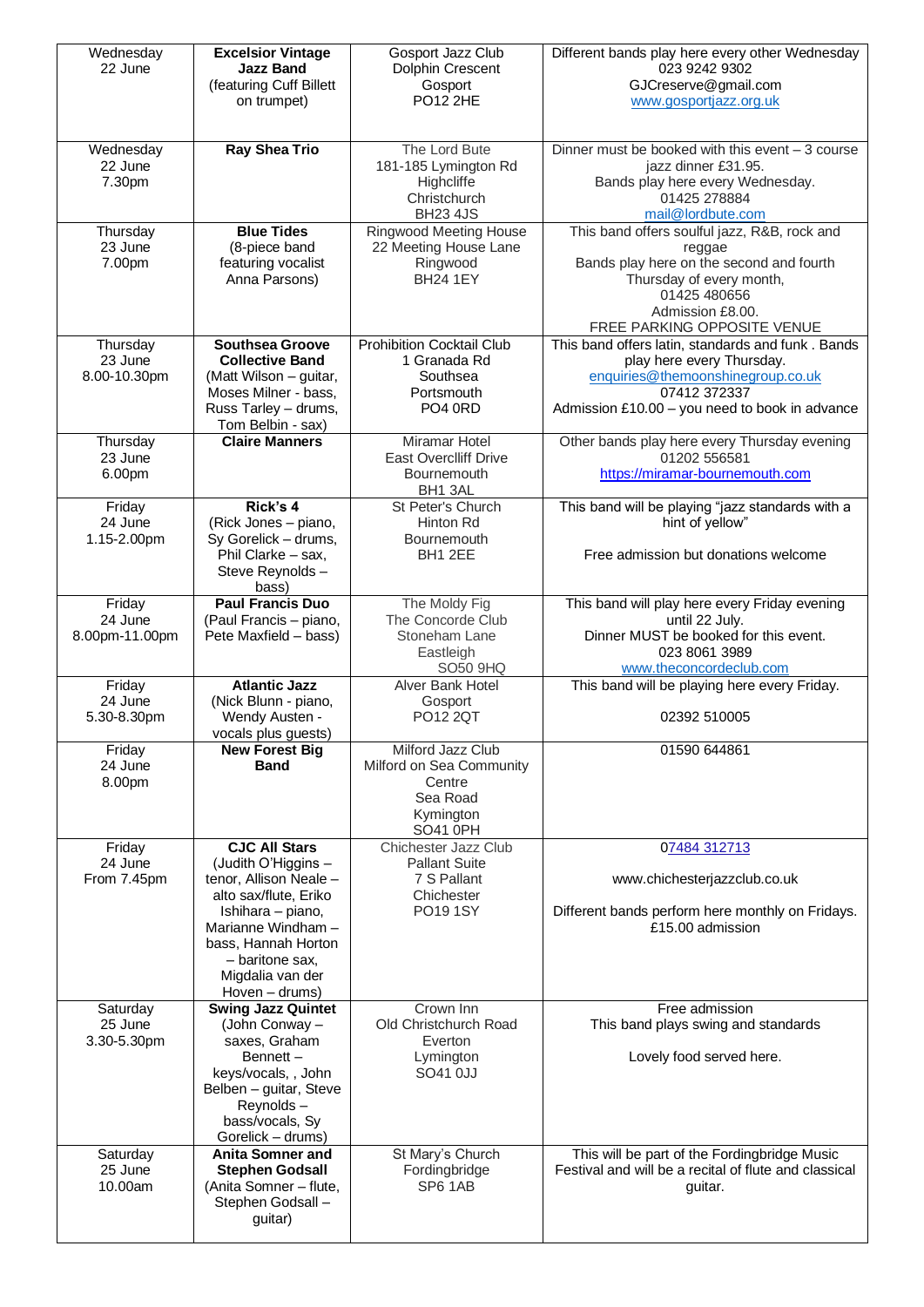| Saturday          | <b>John Maddocks</b>                                  | <b>Castle Street Club</b>                    | Admission £12.00                                                                                  |
|-------------------|-------------------------------------------------------|----------------------------------------------|---------------------------------------------------------------------------------------------------|
| 25 June<br>8.00pm | Jazzmen<br>(John Maddocks -                           | Scots Lane<br>Salisbury                      | Mike Challis 01722 503816                                                                         |
|                   | reeds, Chris Gower -                                  | SP1 3TR                                      | Email: mikemylen@gmail.com                                                                        |
|                   | trombone, Chris                                       |                                              |                                                                                                   |
|                   | Satterley - keyboard,                                 |                                              | Licenced Bar, Dance Floor, Disabled Access                                                        |
|                   | Peter McCurrie -                                      |                                              | Plenty of seats at tables                                                                         |
|                   | bass, John Hall -<br>drums, Andy Dickens              |                                              |                                                                                                   |
|                   | - guitar)                                             |                                              |                                                                                                   |
| Saturday          | <b>Harry Strutters Hot</b>                            | Bishop's Waltham Palace                      | This event is part of their festival. Other bands                                                 |
| 25 June           | <b>Rhythm Orchestra</b>                               | SO32 1DH                                     | will play from 6pm. Bring chairs and a picnic.                                                    |
| From 8.00pm       | <b>And Tony Carter's</b><br><b>Gentlemen of Swing</b> |                                              | Outdoor evevnt.<br>Admission £15/£12                                                              |
|                   |                                                       |                                              | Bar available                                                                                     |
| Sunday            | <b>Assorted Nuts</b>                                  | The Six Bells                                | 01825 872227                                                                                      |
| 26 June           | (Pete Godfrey -                                       | Chiddingly                                   | A quirky pub with good food and beer!                                                             |
| 1.00-3.00pm       | piano, Dave Gibb -                                    | <b>East Sussex</b>                           |                                                                                                   |
|                   | bass, Cookie Jones -<br>drums)                        | BN8 6HT                                      | Bands play here every Sunday.<br>This band plays here next on 3 July                              |
| Sunday            | <b>Cavalier Jazzmen</b>                               | <b>Recreation Ground</b>                     | This band will be playing at the village fete. A                                                  |
| 26 June           | (Tony Carter – reeds,                                 | Otterbourne                                  | local brass band will also be playing.                                                            |
| 1.00-4.00pm       | Chris Ricketts -                                      | SO21 2ED                                     |                                                                                                   |
|                   | trombone, John<br>Seaman - bass,                      |                                              |                                                                                                   |
|                   | Haydn McCarthy -                                      |                                              |                                                                                                   |
|                   | drums, Mike Jones -                                   |                                              |                                                                                                   |
|                   | banjo)                                                | The Lido                                     | 07903 823347                                                                                      |
| Sunday<br>26 June | Dave Pearson Big<br><b>Band Orchestra</b>             | Hilsea                                       | (website: Dave Pearson Big Band                                                                   |
| 12.30-2.40pm      |                                                       | Portsmouth                                   | Orcgov.uk/renew-drivinghestra)                                                                    |
|                   |                                                       | <b>PO2 9RP</b>                               | Free admission but donations welcome.                                                             |
|                   |                                                       |                                              | Licensed bar and coffee shop. Lunches available.                                                  |
| Sunday<br>26 June | <b>Smalls Jazz</b><br>(Andy Woon -                    | Coast Café<br>Beach Parade                   | 01903 216937                                                                                      |
| 3.00pm            | trumpet, Piers Clark -                                | Worthing                                     | This band will be remembering Louis Armstrong                                                     |
|                   | guitar, AN Other -                                    | <b>BN11 2FG</b>                              | with trumpet, keyboard and guitar.                                                                |
|                   | keyboard)                                             |                                              |                                                                                                   |
|                   |                                                       |                                              | This band, with amended personnel, will play<br>here again on 24 July and 27 August.              |
| Monday            | <b>John Maddocks Jazz</b>                             | <b>Bluebird Social Club</b>                  | This band is here on the last Monday of every                                                     |
| 27 June           | <b>Band</b>                                           | 4 Ham Ln                                     | month                                                                                             |
| 7.00-9.30pm       | (John Maddocks -                                      | Ferndown                                     | £10/£12 admission                                                                                 |
|                   | reeds, Chris Gower -<br>trombone, Chris               | BH22 9DP                                     | www.bournemouthbluebirdiazz.uk                                                                    |
|                   | Satterley - keyboard,                                 |                                              |                                                                                                   |
|                   | Peter McCurrie -                                      |                                              |                                                                                                   |
|                   | bass, John Hall -                                     |                                              |                                                                                                   |
|                   | drums, Andy Dickens<br>- guitar)                      |                                              |                                                                                                   |
| Tuesday           | <b>Shirley Morgan Trio</b>                            | The Moldy Fig                                | Free admission.                                                                                   |
| 28 June           | (Paul Francis - piano,                                | The Concorde Club                            | Food available but having a meal is not                                                           |
| 8.00pm            | John Hibberd - bass,<br>Shirley Morgan -              | Stoneham Lane<br>Eastleigh                   | compulsory. If food is required, booking is<br>advisable.                                         |
|                   | vocals)                                               | <b>SO50 9HQ</b>                              | 023 8061 3989                                                                                     |
|                   |                                                       |                                              | www.theconcordeclub.com                                                                           |
| Wednesday         | <b>Dave Quincy Quartet</b>                            | Ye Olde house at Home                        | 01903 230103                                                                                      |
| 29 June<br>8.00pm | (Dave Quincy - sax,<br>John Bedford - bass,           | 77 Broadwater Street<br>Worthing             | This band plays here on the last Wednesday of                                                     |
|                   | Colin Stone - guitar,                                 | <b>BN14 9AD</b>                              | every month.                                                                                      |
|                   | Cookie Jones -                                        |                                              |                                                                                                   |
|                   | drums)                                                |                                              |                                                                                                   |
| Friday<br>1 July  | <b>Nat Steele Quartet</b><br>(Nat Steele – vibes,     | Steyning Jazz Club<br><b>Fletchers Croft</b> | <b>Steyning Jazz Club - Upcoming Events</b><br>Other bands play here on the first Friday of every |
| 8.00pm            | Gabriel Latchin-                                      | <b>Church Street</b>                         | month.                                                                                            |
|                   | piano, Dario de Lecce                                 | Steyning                                     | Admission £12                                                                                     |
|                   | - bass, Steve Brown                                   | <b>West Sussex</b>                           | £7 members and students                                                                           |
|                   | - drums)                                              | <b>BN44 3XZ</b>                              | Refreshments provided by Riverside Brewery<br>Tel 01903 810395                                    |
|                   |                                                       |                                              | janetgawn@gmail.com                                                                               |
|                   |                                                       |                                              |                                                                                                   |
|                   |                                                       |                                              |                                                                                                   |
| Saturday          | <b>Memorial Concert</b>                               | Wycombe Marsh Royal                          | Free admission but it is possible that donations                                                  |
| 2 July            | For Colin Kingwell                                    | <b>British Legion</b>                        | will be required - proceeds to charity                                                            |